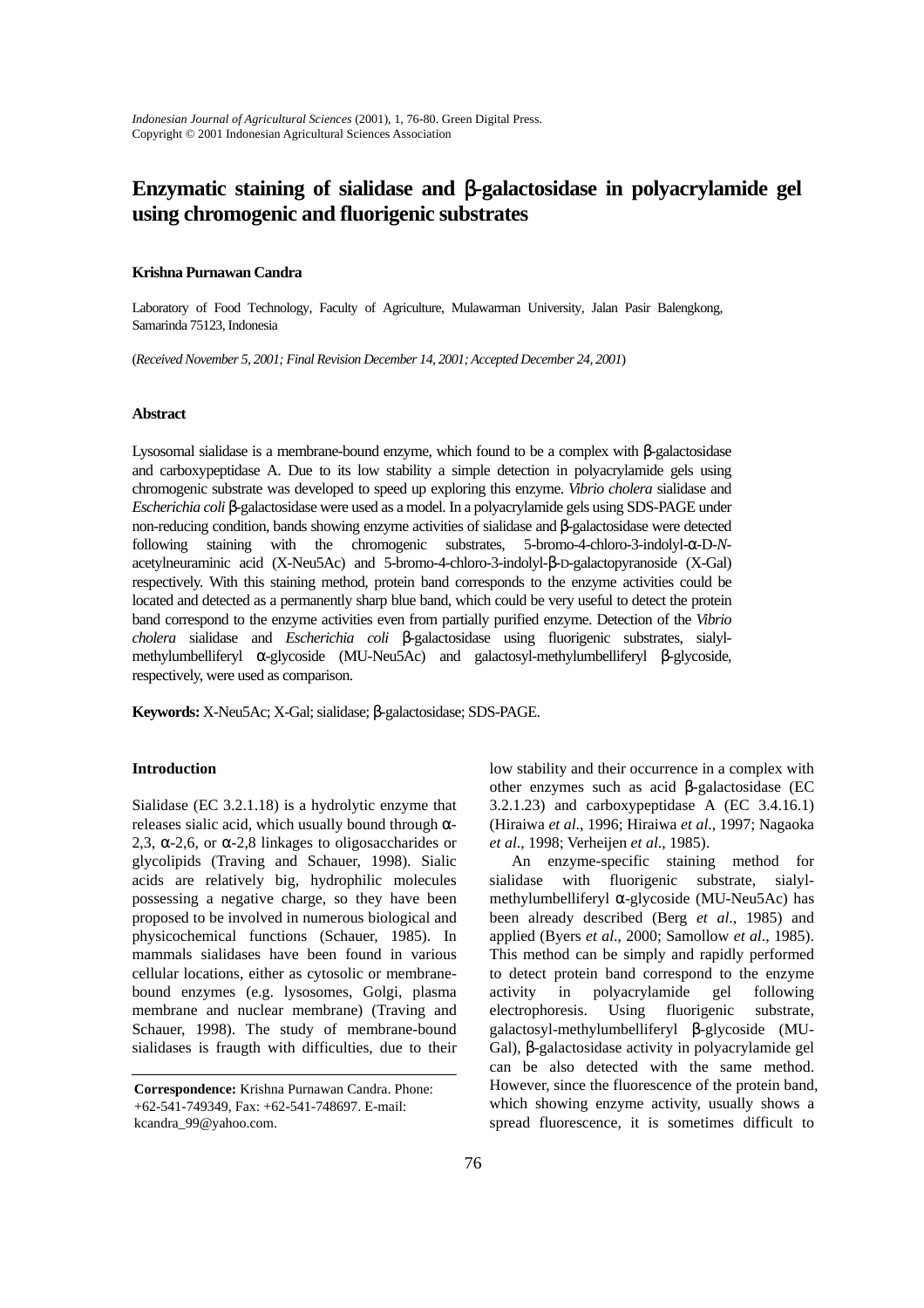know the real protein band correspond to the enzyme activity from partially purified enzyme. On the other hand, chromogenic substrates, X-Neu5Ac (Fujii *et al*., 1993) and X-Gal (Horwitz *et al*., 1964) are routinely used to select bacterial colonies expressing sialidase and β-galactosidase, respectively. The X-Gal was also used for histochemical detection of β-galactosidase (Weiss *et al*., 1997; Weiss *et al*., 1999). The chromogenic substrate for phosphatase, 5-bromo-4-chloro-3 indolyl-phosphate (BCIP), is largely used for immunoblotting (Wolf *et al*., 1968c), immunohistochemistry (Wolf *et al*., 1973) or detection of alkaline phosphatase in disk electrophoresis (Epstein *et al*, 1967; Epstein *et al*., 1968). Another enzyme reactions using this chromogenic substrate for histochemical reaction were also reported for sulfatase (Wolf *et al*., 1967), β-xylosidase (Wolf *et al*., 1968a), ribonuclease (Wolf *et al*., 1968b).

Detection of protein band in a polyacrylamide gel showing sialidase and β-galactosidase activity, which could be used for the detection of membranebound sialidase even from partial purification step would be very useful to speed up the study about this enzyme. In this study we demonstrated detection of protein band correspond to sialidase and β-galactosidase activity using X-Neu5Ac and X-Gal, respectively, in polyacrylamide gels following SDS-PAGE under non-reducing condition.

#### **Materials and Methods**

# *Materials*

Electrophoretic-grade acrylamide, *N,N'* methylenebisacrylamide was obtained from BioRad (Munich, Germany). *N,N,N',N'* tetramethylenediamine, galacto-methylumbelliferyl β-glycoside (MU-Gal) and 5-bromo-4-chloro-3 indolyl-β-D-galactopyranoside (X-Gal) and *Escherichia coli* β-galactosidase were obtained from Sigma Chemical Ltd. (Darmstadt, Germany), Sialyl-methylumbelliferyl α-glycoside (MU-Neu5Ac) and 5-bromo-4-chloro-3-indolyl-α-D-*N*acetylneuraminic acid (X-Neu5Ac) were purchased from Toronto Research Center (Toronto, Canada). 4-Nitro blue tetrazolium chloride (NBT) was obtained from Roche (Germany). *Vibrio cholera* sialidase was obtained from Behring-Werke (Marburg, Germany). All other chemicals were of analytical reagent grade from Sigma Chemical Ltd. (Darmstadt, Germany).

## *Polyacrylamide gel electrophoresis*

SDS-PAGE (Laemmli, 1970) was performed on a 10 and 7 % of slab polyacrylamide gel for *Vibrio cholera* sialidase and *Escherichia coli* βgalactosidase, respectively, using BioRad electrophoresis apparatus. 8 to 24 mU of sialidase and 2.2 to 6.5 U of β-galactosidase were mixed with electrophoresis sample buffer under nonreducing condition. After incubating about 5 min on ice, the enzyme preparations were loaded on the gels and were run at 100 volt  $\left(\sim 20 \text{ mA/gel}\right)$  and 150 volt  $\left(\sim 30 \text{ mA/gel}\right)$  for the stacking gel and the separated gel, respectively, at room temperature until the bromophenol blue reached the end of the gel.

# *Sialidase and* β*-galactosidase activity assays on gels*

*(a) Using chromogenic substrates*: After performing electrophoresis, gel was washed in a humidity chamber with 0.1 M acetic acid buffer pH 5.5 and Tris-HCl buffer pH 7.3 for sialidase and βgalactosidase assay, respectively. The buffer was refreshed 3 times in 10 minutes. A piece of filter paper was put on the base of the chamber and the gel was put on the filter paper. After that, the buffer was removed, however, the filter paper was kept wet to keep chamber humid. For the enzymes assay, a piece of filter paper, which has been soaked in chromogenic substrates, 0.2 mM X-Gal (pH 7.3) and 1.86 mM of X-Neu5Ac (pH 5.5), each containing 10 mg/mL NBT, for β-galactosidase and sialidase activity test, respectively, was put on the gel. The chamber was closed and incubated at 37 °C. The reaction for β-galactosidase was stopped after 10-30 min by addition of ethanol:acetic acid:water solution (30:10:60), while for sialidase a longer incubation time was needed (3-5 h). The substratecontaining filter paper was removed and blue color band detected was corresponded to the enzyme activity. The gels could then be stained for protein staining.

*(b) Using fluorigenic substrates*: After performing electrophoresis, the gel was prepared as described in the section of assay with artificial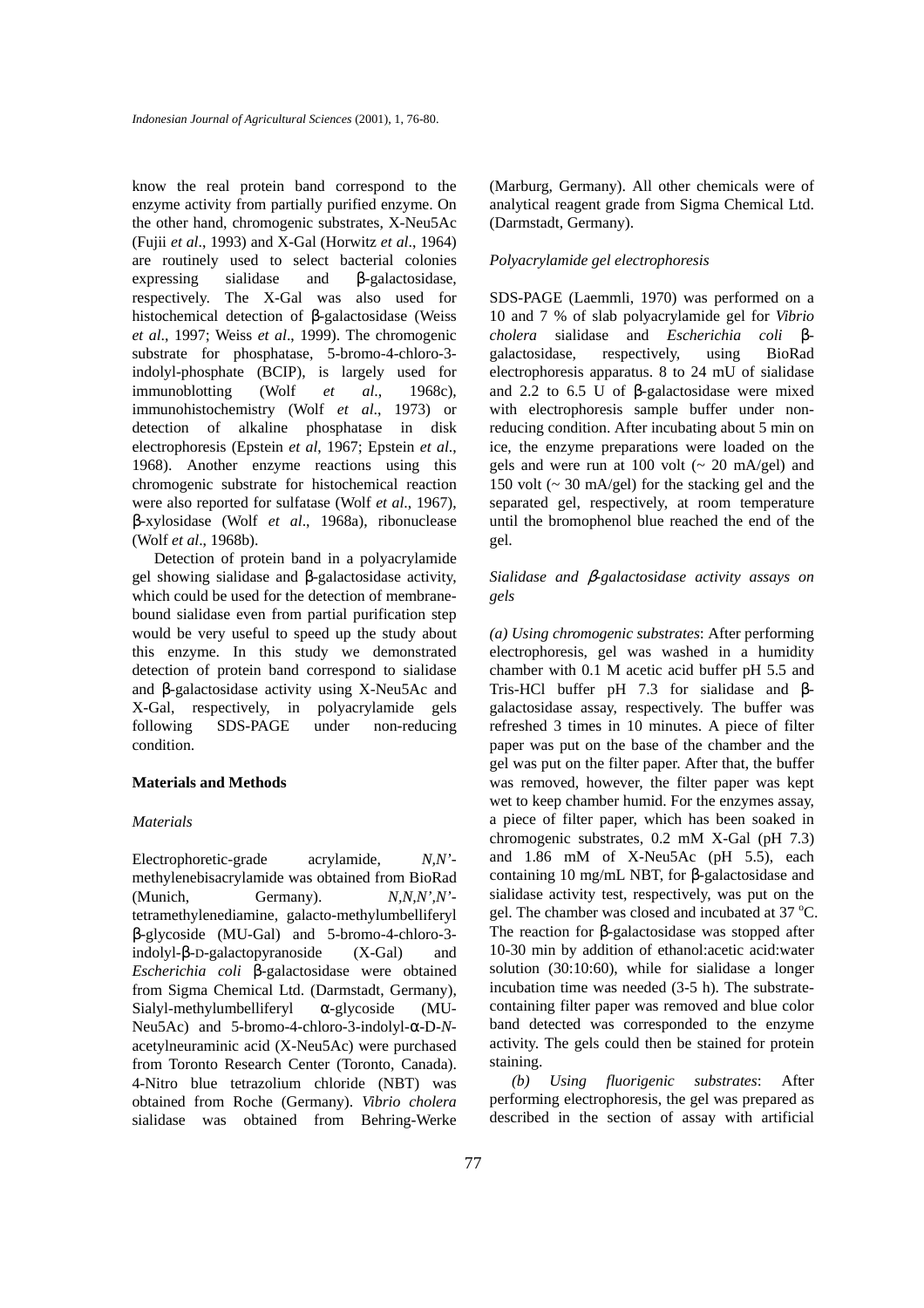chromogenic substrates above. However, the filter paper put on the gel was first soaked in 0.2 mM of MU-Neu5Ac (pH 5.5) and 0.2 mM of MU-Gal (pH 7.3) for sialidase activity and β-galactosidase activity test, respectively. The chamber was closed and incubated at 37  $^{\circ}$ C. The reaction for  $\beta$ galactosidase was stopped after 1-3 min by addition of glycine buffer, pH 10.7, and the substratecontaining filter paper was removed. For sialidase, a longer incubation time (1-2 h) was needed. The gel was then illuminated with low UV light (366 nm). The fluorescence band appeared was correspond to the protein containing enzyme activity and the gels could then be stained for protein staining.

# **Results and Discussion**

Using chromogenic substrates, X-Neu5Ac and X-Gal for sialidase and β-galactosidase, respectively, we demonstrated that these substrates were suitable for enzymatic staining in polyacrylamide gel. On the polyacrylamide gel electrophoresis of 10 %, a single blue band correspond to sialidase activity were determined (Figure 1b), while two blue bands correspond to the β-galactosidase activity was detected on the polyacrylamide gel electrophoresis of 7 % (Figure 2b). The same results were showed when enzymatic staining of sialidase and βgalactosidase was performed using fluorigenic substrates, MU-Neu5Ac and MU-Gal, respectively. Figure 1a and Figure 2a show the fluorescence bands correspond to the sialidase and βgalactosidase activity, respectively.

The following protein staining showing that the blue bands from the chromogenic substrates were identical to the 83 kD of *Vibrio cholera* sialidase preparation (Figure 1c), while the *Escherichia coli* β-galactosidase were detected on the two protein bands over 200 kD (Figure 2c).

The blue-indigo dye was visualized within the gel following desialylation and degalactosylation of X-Neu5Ac and X-Gal by the enzyme reaction, respectively. The sharped blue-band visualized within the gels was independent to the time incubation, since the indigo dye did not diffuse. The blue sharp band would be stronger with the longer incubation time or when NBT was applied (Michal *et al*, 1983).

The described enzymatic staining using



**Figure 1.** SDS-PAGE under non-reducing condition of *Vibrio cholerae* sialidase. Sialidase activity is showed by the arrow. Lane 1, sample of 10 µL containing 8 mU sialidase; lane 2, sample of 20 µL containing 16 mU sialidase; lane 3, sample of 30 µL containing 24 mU sialidase. The sialidase applied has a specific activity of 2 U/mg. (a) fluorigenic staining, (b) chromogenic staining, and (c) coomassie brilliant blue staining.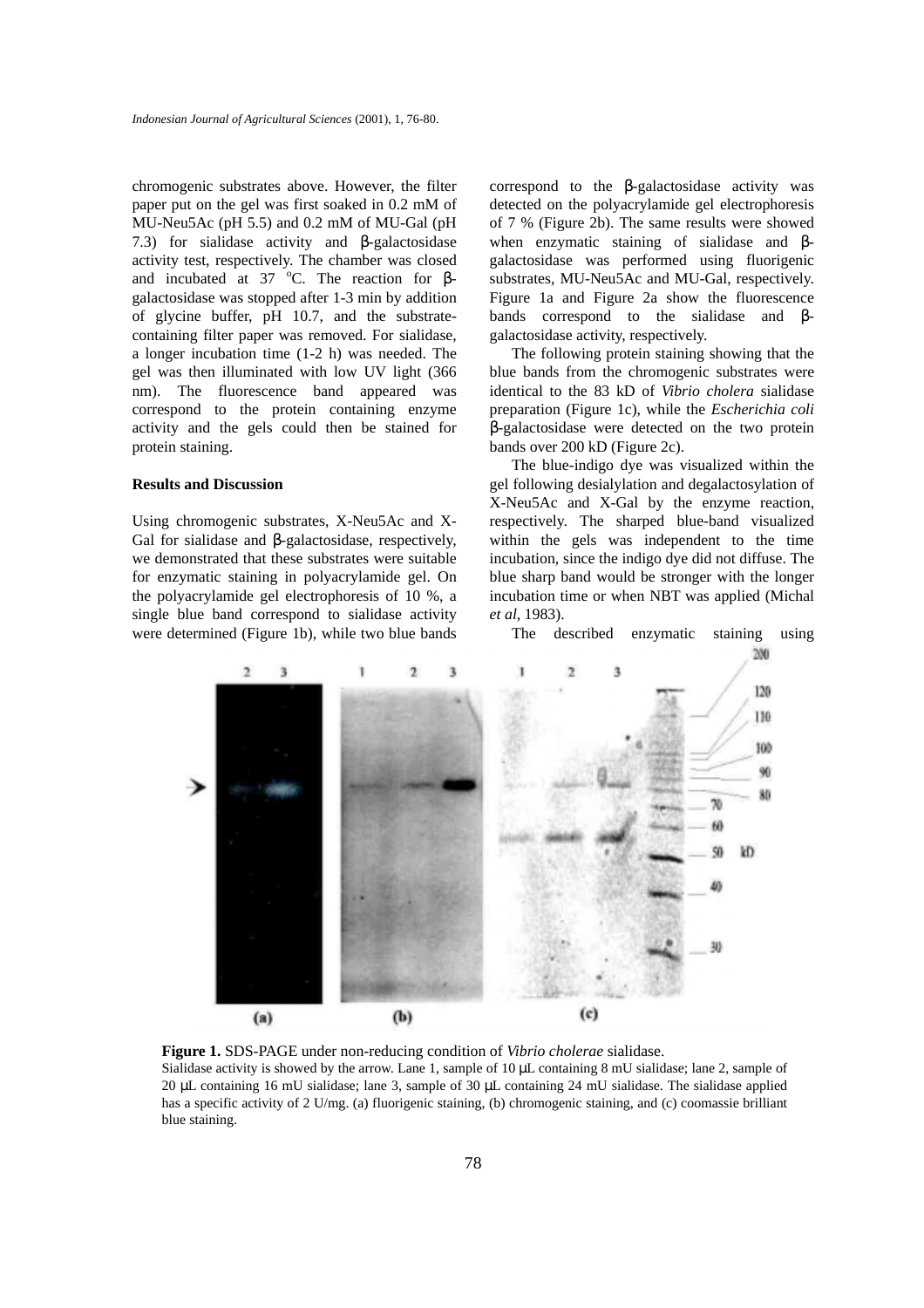

**Figure 2.** SDS-PAGE under non-reducing condition of *Escherichia coli* β-galactosidase type IV. β-Galactosidase activity is showed by the arrow. Lane 1, sample of 10 µL containing 2.2 U β-galactosidase; lane 2, sample of 20 µL containing 4.5 mU β-galactosidase; lane 3, sample of 30 µL containing 6.5 mU βgalactosidase. (a) fluorigenic staining, (b) chromogenic staining, and (c) coomassie brilliant blue staining.

chromogenic substrate is a useful tool to determine protein band correspond to sialidase or βgalactosidase. Furthermore this technique more convenience than using fluorigenic substrate, since the indigo dye resulted by the enzymatic reaction did not diffuse and be permanently stained within the polyacrylamide gel as in the case of 4 metylumbelliferone when MU-Neu5Ac was used. However for sialidase activity determination, a long incubation time was needed, since sialidase acted very slow to the X-Neu5Ac.

As mentioned by Berg *et al*. (1985), the sharpness of the fluorescence band depends on the incubation time, since the 4-methylumbelliferone diffuses rapidly, we recommended that the gels was checked for the fluorescent each 1 and 5 minutes for β-galactosidase and sialidase, respectively. Once a sharp fluorescent band was detected, a glycine buffer (0.133 M glycine buffer, pH 10.7, containing  $0.06$  M NaCl and  $0.04$  M Na<sub>2</sub>CO<sub>3</sub>) should be added to intensify the fluorescence (Potier *et al*., 1979). Particular in the detection of the enzymes activities, fluorigenic substrates gave a faster test than chromogenic substrates. Using sialidase with the activity of 24 mU the fluorescence band (from the MU-Neu5Ac) could be seen after 10 minutes, while the indigo dye (from the X-Neu5Ac) emerged after 60 minutes.

In this such experiment, it is very important first to check the enzyme activity in the presence of electrophoresis sample buffer (Laemmli, 1970), because there is sialidase/β-galactosidase which is very sensitive to the electrophoresis sample buffer due to the presence of SDS (Candra *et al*., 2000).

#### **Acknowledgements**

The author thank to Prof. Roland Schauer, Institute for Biochemistry, Christian-Albrechts University of Kiel, Germany, who gave a chance to make research at his Institute, and to German Academic Exchange (DAAD) for the financial assistance during this research.

#### **References**

- Berg, W., Gutschker-Gdaniec, G. and Schauer, R. (1985). Fluorescent staining of sialidases in polyacrylamide gel electrophoresis and ultrathin-layer isoelectric focusing. *Anal Biochem*. **145**, 339-342.
- Byers, H.L., Tarelli, E., Homer, K.A. and Beighton, D. (2000). Isolation and characterisation of sialidase